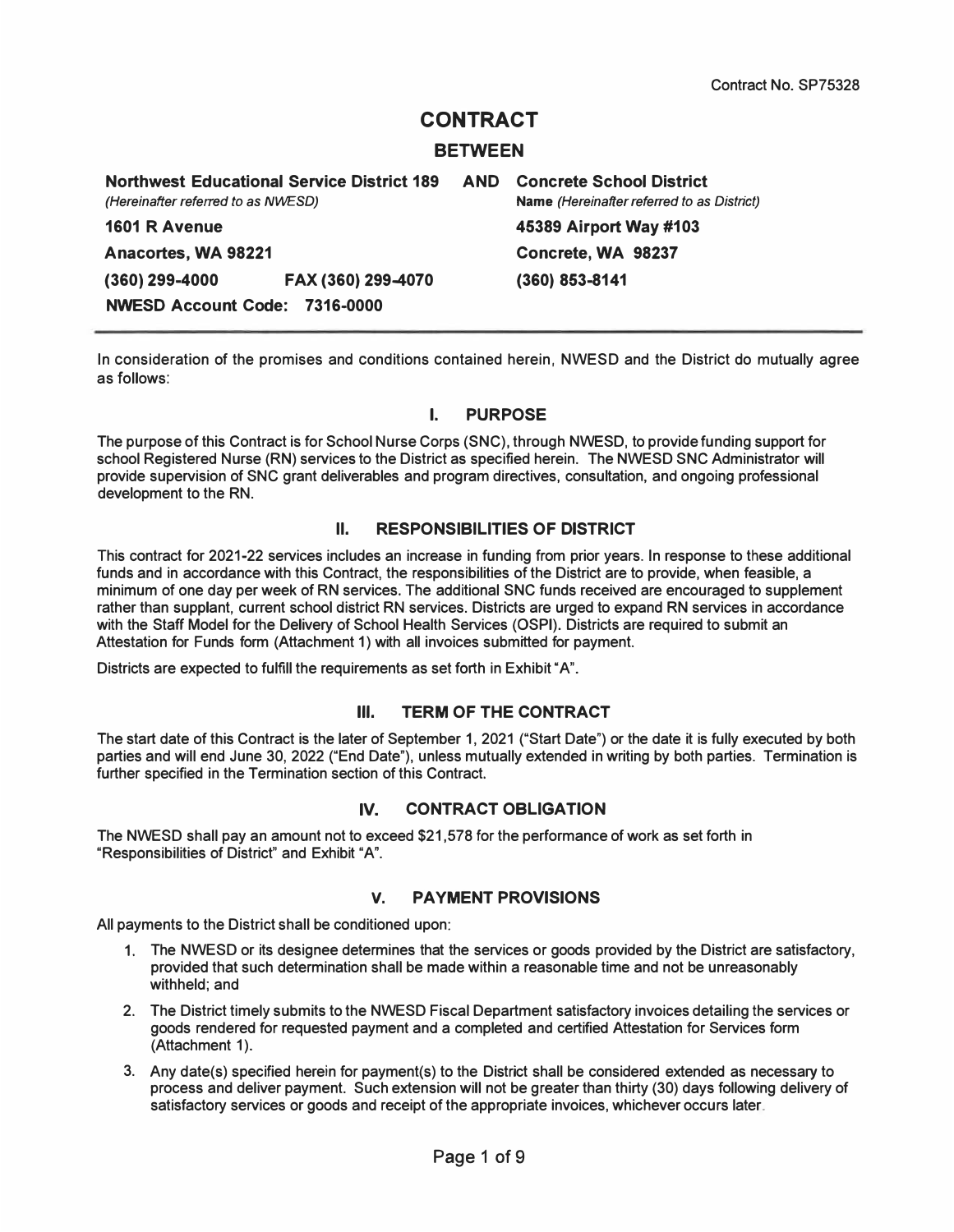- **4. The NWESD must meet certain legal and fiscal requirements and timely submit proper receipts and documentation in order to receive grant moneys earmarked for the goods or services provided under this Contract. At a minimum, the grant(s) relevant to this Contract require that the final invoice be submitted to NWESD no later than July 30, 2021 for work completed no later than June 30, 2022. If the NWESD is unable to receive grant moneys due to invoices that are incomplete or untimely submitted, then the NWESD shall be unable to pay the District for the goods or services covered by such invoices**
- **5. NWESD enters into this contract based on the assumption the SNC program will be funded by the State at the level approved by the legislature in the annual budget appropriation to allow services as indicated in Section IV of this contract. However, if the Governor indicates reduced State revenues require mid-year reductions to State programs, the SNC program may be impacted. Should such funding be reduced below the anticipated level, the District agrees NWESD is not liable for any costs incurred in excess of the reduced funding level. A written amendment shall be made to this contract to incorporate any change in funding.**

|                   | <b>NWESD Contract Manager</b>      | <b>District Manager</b> |                                           |
|-------------------|------------------------------------|-------------------------|-------------------------------------------|
| Name:             | Lynnette Ondeck, SNC Administrator | Name:                   | Dana Rogers, Dir. Of Business and Finance |
| Address:          | 1601 R Avenue                      | Address:                | 45389 Airport Way #103                    |
|                   | Anacortes, WA 98221                |                         | Concrete, WA 98237                        |
| Phone:            | (360)299-4013                      | Phone:                  | 360) 853-8141                             |
| Fax:              | (360)299-4071                      | Fax:                    | (360) 853-7521                            |
| Email<br>Address: | londeck@nwesd.org                  | Email<br>Address:       | drogers@concrete.k12.wa.us                |

#### **VI. CONTRACT MANAGERS**

#### **VII. NONDISCRIMINATION/ANTI-HARASSMENT**

**In performing its obligations under this contract, the District shall comply with the NWESD, state and federal guidelines and regulations regarding nondiscrimination and harassment involving any employee/student on the basis of race, color, sex, religion, ancestry, national origin, creed, marital status, age, sexual orientation, honorably discharged veteran or military status, or the presence of any sensory, mental, or physical disability or use of a trained dog or service animal by a person with a disability in employment, services, or any other regards.** 

#### **VIII. GOVERNING LAW/VENUE**

**The terms of this Contract shall be construed and interpreted in accordance with the laws of the state of Washington, without regard to conflicts of laws principles. In the event that legal action or arbitration is commenced to resolve a dispute related to this Contract, the venue of such action or arbitration shall be in Skagit County, Washington.** 

#### **IX. INDEMNIFICATION/HOLD HARMLESS**

**The District indemnifies and shall defend and hold the NWESD, its employees, agents and representatives, harmless from and against all third-party claims, actions, liens, suits or proceedings asserted against the NWESD that are related to the District's obligations or performance under this Contract. The District shall timely reimburse the NWESD for all costs, expenses, damages, losses, liabilities or obligations, including reasonable attorney's fees, incurred by the NWESD as a result of such third-party claims, actions, liens, suits or proceedings.** 

#### **X. INSURANCE**

**During the term of the Contract, the District shall maintain in force at its own expense, the following insurance with an insurance company rated at least A-VIII or better in Best's Insurance Reports:** 

**1.**  *Commercial General Liability* **insurance written on an occurrence basis with limits of no less than one million dollars (\$1,000,000) combined single limit per occurrence and two million dollars (\$2,000,000) aggregate for personal injury, bodily injury and property damage. Coverage shall include but not be limited to: blanket contractual; products/completed operations; broad form property damage; explosion, collapse and underground (XCU) if applicable; and employer's liability.**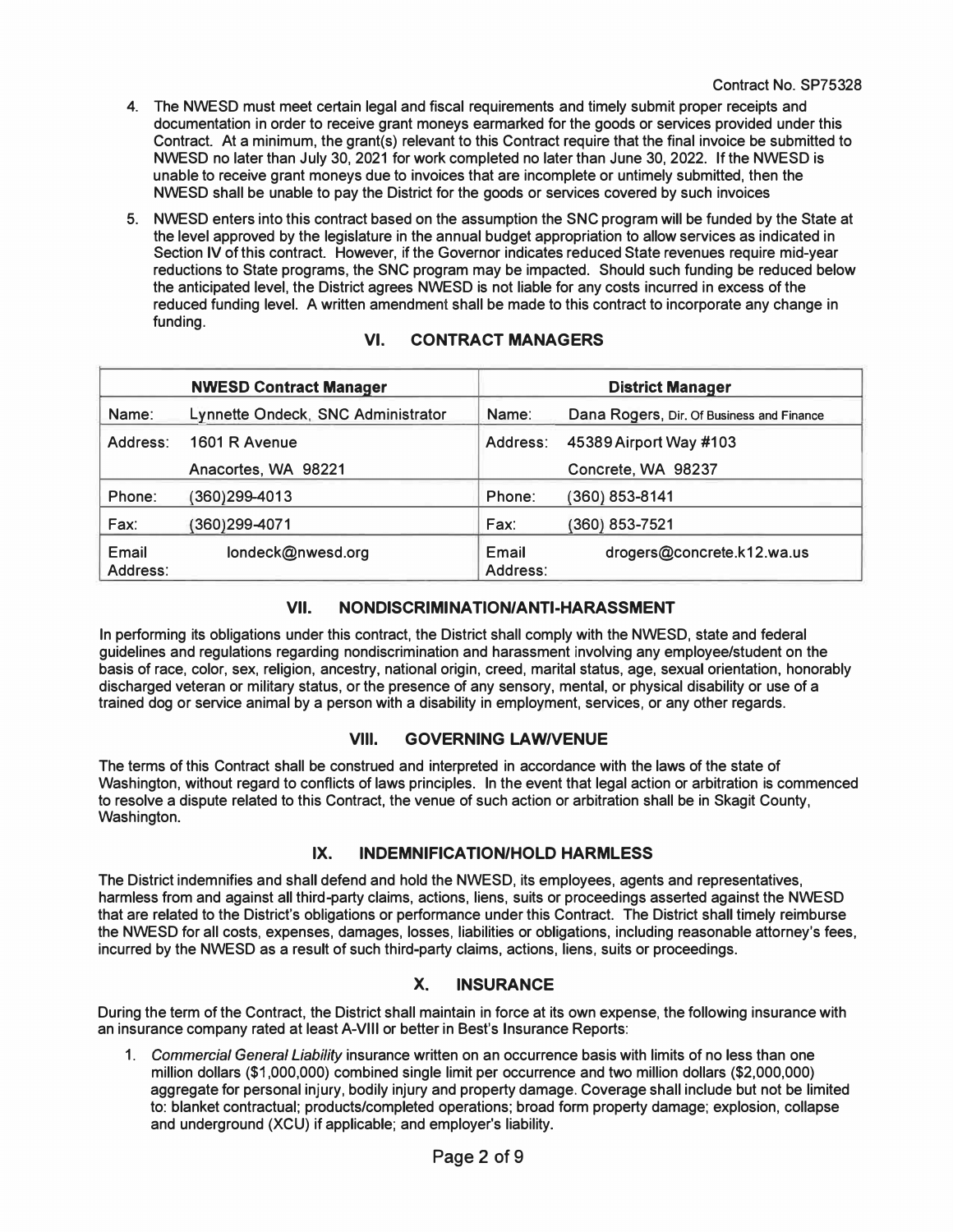- **2.** *Automobile Liability* **insurance with limits no less than one million dollars (\$1,000,000) combined single limit per accident for bodily injury and property damage.**
- **3.** *Professional Liability* **insurance with limits no less than one million dollars (\$1,000,000) limit per occurrence.**

**The District shall ensure that the NWESD shall have no less than thirty (30) days prior written notice of any cancellation, suspension or material change in coverage. Promptly upon request, the District shall provide the NWESD with a certified copy of all required insurance policies. In addition, promptly upon request, the District shall name the NWESD as an additional insured on the Commercial General Liability insurance policy, as respects work performed by or on behalf of the District and upon such a request, receive a copy of the endorsement naming the NWESD as additional insured.** 

#### **XI. DISPUTE RESOLUTION**

**If a dispute regarding this contract arises between the District and the NWESD, then the District will appoint someone to represent it, the NWESD will appoint someone to represent it, and those two parties will appoint someone as a third representative. Decisions will be made by a vote of the majority of the representatives. The dispute committee shall be limited to resolving issues pursuant to the terms of this Contract, and its decision(s) shall be final.** 

#### **XII. TERMINATION**

**This Contract may be terminated by the NWESD at any time, without reason, upon written notification thereof to the District. The notice shall specify the date of termination and shall be conclusively deemed to have been received by the District as of midnight of the second day following the date of its posting in the United States mail addressed as first noted herein. In the event of termination by the NWESD, the District shall be entitled to an equitable proration of the total compensation provided herein for uncompensated services that have been performed as of the date of termination, and to the reimbursement of expenses incurred as of the date of termination, but solely to the extent such expenses are reimbursable under this Contract.** 

#### **XIII. OTHER ASSURANCES**

**In performing its obligations under this Contract, each party shall promptly comply with all laws, ordinances, orders, rules, regulations and requirements of the federal, state, county or municipal governments or any of their departments, bureaus, boards, commissions or officials concerning the subject matter of this Contract (the "Laws"). This provision applies to Laws currently existing or applicable to a party's duties under this Contract during the term of this Contract.** 

#### **XIV. ASSIGNMENT**

**Neither this Contract nor any interest therein may be assigned by the District without first obtaining the written consent of the NWESD.** 

### **XV. DEFAULT**

**The District shall be in default of this Contract upon the occurrence of any of the following:** 

- **1. Any covenant, representation or warranty made by the District was false or misleading when made or subsequently becomes so;**
- **2. The District fails to perform any of its obligations under the Contract, and unless otherwise specifically stated elsewhere in this Contract, such failure continues for thirty (30) calendar days after the District receives a notice to cure from the NWESD or its designee;**
- **3. The District files a petition in bankruptcy or other similar proceeding, makes any assignment for the benefit of creditors, or is the subject of an involuntary bankruptcy petition, receivership or other insolvency proceeding; or**
- **4. After the termination of the Contract, the District continues to use any of the NWESD's intellectual property.**

#### **XVI. BREACH/DEFAULT WAIVER**

**No delay or failure on the part of the NWESD to exercise any rights under the Contract shall operate as a waiver of the NWESD's contractual rights. Also, the NWESD's waiver or acceptance of a partial, single or delayed performance of any term or condition of the Contract shall not operate as a continuing waiver or a waiver of any**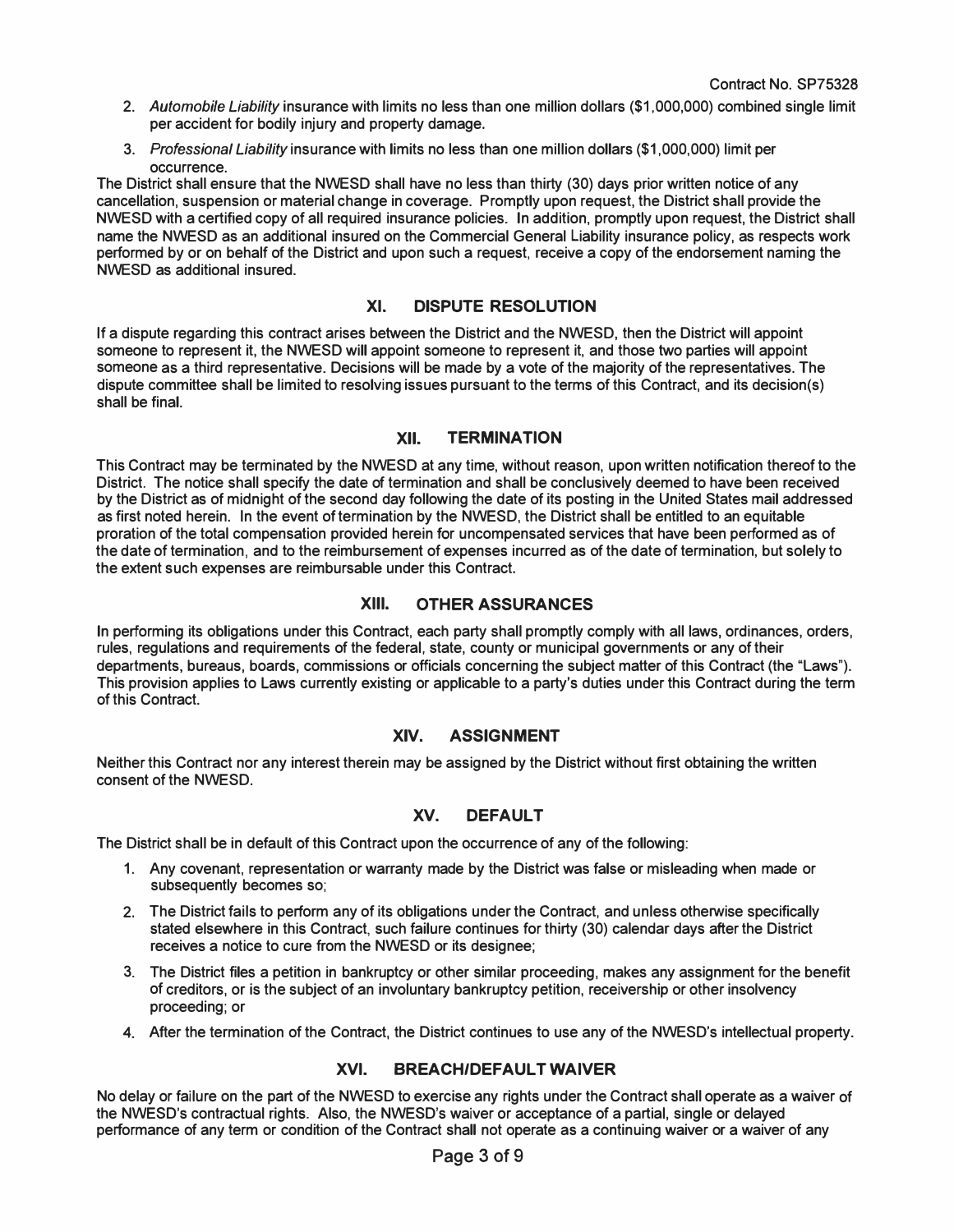**other breach of a Contract term or condition. No waiver shall be binding unless it is in writing and signed by the party waiving the breach.** 

#### **XVII. REMEDIES FOR DEFAULT**

**If the District is in default of this Contract, the NWESD may pursue any or all of the following remedies, which may be cumulative:** 

- **1. Immediately terminate the Contract;**
- 1. Immediately terminate the Contract;<br>2. Injunctive relief without proof of actual damage and without posting a bond pending resolution by court **action or arbitration;**
- **3. Liquidated damages to protect against the immeasurable damage to the NWESD's business and goodwill of \$50.00 for each day that the District improperly or without permission uses the NWESD's intellectual property;**
- **4. Consequential and incidental damages to the NWESD from the District's default; and**
- **5. Recover reasonable attorneys' fees and costs for any arbitration or litigation brought to enforce the NWESD's rights under this Contract.**

#### **XVIII. SEVERABILITY**

**If any provision of this Contract is determined to be invalid under any applicable statute or rule of law, it is to that extent to be deemed omitted and the balance of the Contract shall remain enforceable.** 

#### **XIX. HEADINGS**

**The headings of each section of this Contract are provided only to aid the reader. If there is any inconsistency between the heading and the content of the paragraph or the context of the contract, the content or context will prevail.** 

#### **XX. INTEGRATION/MODIFICATION**

**This Contract constitutes a fully integrated document containing the full, final and binding agreement of all parties' signatory and all persons claiming by or through a signator, and supersedes all other negotiations, offers or counteroffers relating to the subjects treated in this Contract. The Parties may amend this Contract only upon a writing bearing the actual signatures of the names of all the Parties or their respective, authorized representatives.** 

#### **XXI. NOTICES**

**Any notice given under this Contract shall be in writing from one party to another, given only by one of the following methods: (i) personal delivery, (ii) United States first class and certified mail, return receipt requested, with postage prepaid to the recipient's business address provided on the front page of this Contract; or (iii) e-mail to the recipient's email address given in Contract Managers section. Notice shall be deemed to occur in the case of the use of the mail, when the notice is postmarked. Notice shall be deemed received on the date of personal delivery, on the second day after it is deposited in the mail or on the day sent by e-mail. A party may change the place notice is to be given by a notice to the other party. For efficiency, the parties agree that documents sent by electronic means shall be considered and treated as original documents.** 

#### **XXII. FORCE MAJEURE**

**A party to this Contract is not liable to the other party for failing to perform its obligations if such failure is a result of Acts of God (including fire, flood, earthquake or other natural disaster), war, government sanction/order/regulation, riot, terrorist attack, labor dispute, or other similar contingency beyond the reasonable control of the parties. Force Majeure does not include computer events, such as denial of service attacks or those that may occur as a result of a third party. Each party shall have backup computer systems to allow it to continue to perform its obligations under the Contract. If a party asserts Force Majeure as an excuse for failure to perform its contractual obligations, then it must prove that it took reasonable steps to minimize delay or damages caused by foreseeable events, that it substantially fulfilled all non-excused obligations and that the other party was timely notified of the likelihood of or actual occurrence of such an event.**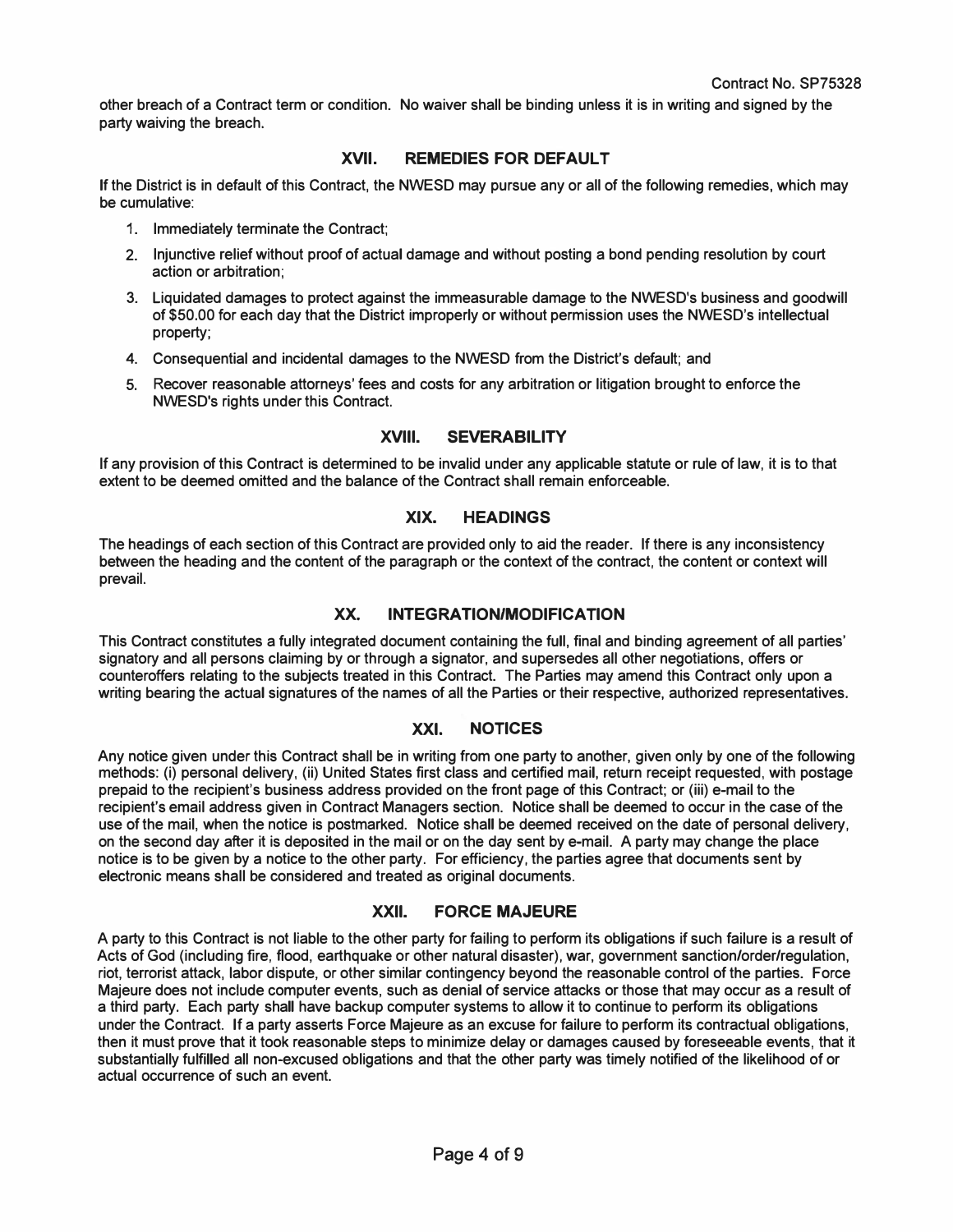#### **XXIII. SUSPENSION AND DISBARMENT ASSURANCES**

**The District certifies, and the NWESD relies thereon in execution of this Contract, that neither it nor its Principals are presently debarred, suspended, proposed for debarment, or declared ineligible or voluntarily excluded for the award of contracts by any Federal governmental agency or department. "Principals", for the purposes of this certification, mean officers; directors; owners; partners; and, persons having primary management or supervisory responsibilities within a business entity. Further, the District agrees to provide the NWESD immediate written notice if, at any time during the term of this Contract, including any renewals hereof, it learns that its certification was erroneous when made or has become erroneous by reason of changed circumstances. The District's certification via the execution of this Contract is a material representation of fact upon which the NWESD has relied in entering into this Contract. Should the District determine, at any time during this Contract, including any renewals hereof, that this certification is false, or should it become false due to changed circumstances, the NWESD may terminate this Contract in accordance with the terms and conditions therein.** 

#### **XXIV. INDEPENDENT CAPACITY**

**The District and District's employees/agents shall provide the results required in this Contract as an Independent District. The District's employees/agents who are engaged in the performance of this Contract shall continue to be employees/agents of the District and shall not be considered for any purpose to be employees/agents of the NWESD. It is understood and agreed that the District must provide Industrial Insurance for him/herself/itself and his/her/its employees/agents and that the District and the District's employees/agents are not covered by Unemployment Insurance through the NWESD. The District agrees that the NWESD does not direct how the District carries out its obligations under the Contract.** 

### **XXV. EARLY RETIREMENT**

**The District must notify the NWESD Contract Manager if the individual(s) performing the work or the District's owner used the 2008 Early Retirement Factor (ERF) to retire from the Washington State Public Employees' Retirement System (PERS); School Employees' Retirement System (SERS); or Teachers' Retirement System (TRS). For additional information, please see: <http://www.drs.wa.gov/employer/drsn/e08014.htm>.** 

#### **XXVI. DRUG FREE WORKPLACE**

**District and District's employees/agents shall perform all duties pursuant to the Contract in compliance with the intent of the NWESD Drug Free Workplace Policy. It shall be the District's responsibility to obtain the policy if not otherwise provided.** 

#### **XXVII. BACKGROUND CHECKS**

**By executing this Contract with the NWESD, the District represents and warrants that each of its employees or agents shall have a record check through the Washington state patrol criminal identification system in compliance with RCW 43.43.830 through 43.43.834, 10.97.030, and 10.97.050 and through the Federal Bureau of Investigation before she or he has unsupervised access to any child. The record check shall include a fingerprint check using a complete Washington state criminal identification fingerprint card. If the applicant has had a record check within the previous two (2) years, District may waive the requirement. NWESD may request documentation of record checks at any time during the term of the Contract.** 

#### **XXVIII. CRIMES AGAINST CHILDREN**

**The District warrants that any of its employees or agents who has pied guilty or been convicted of any crime under RCW 28A.400.330 shall not have any contact with any child at a public school. Failure to comply with this section shall be grounds for immediate termination of this Contract.** 

#### **XXIX. FAMILY EDUCATIONAL RIGHTS AND PRIVACY ACT (FERPA)**

**District agrees that it may create, have access to, or receive from or on behalf of the NWESD, records or record systems that are subject to the Family Educational Rights and Privacy Act ("FERPA"), 20 U.S.C. Section 1232g (collectively, the "FERPA Records"). District represents, warrants, and agrees that it will: (1) hold the FERPA Records in strict confidence and will not use or disclose the FERPA Records except as (a) permitted or required by this Contract, (b) required by law, or (c) otherwise authorized by the NWESD in writing; (2) safeguard the FERPA Records according to commercially reasonable administrative, physical and technical standards that are no less**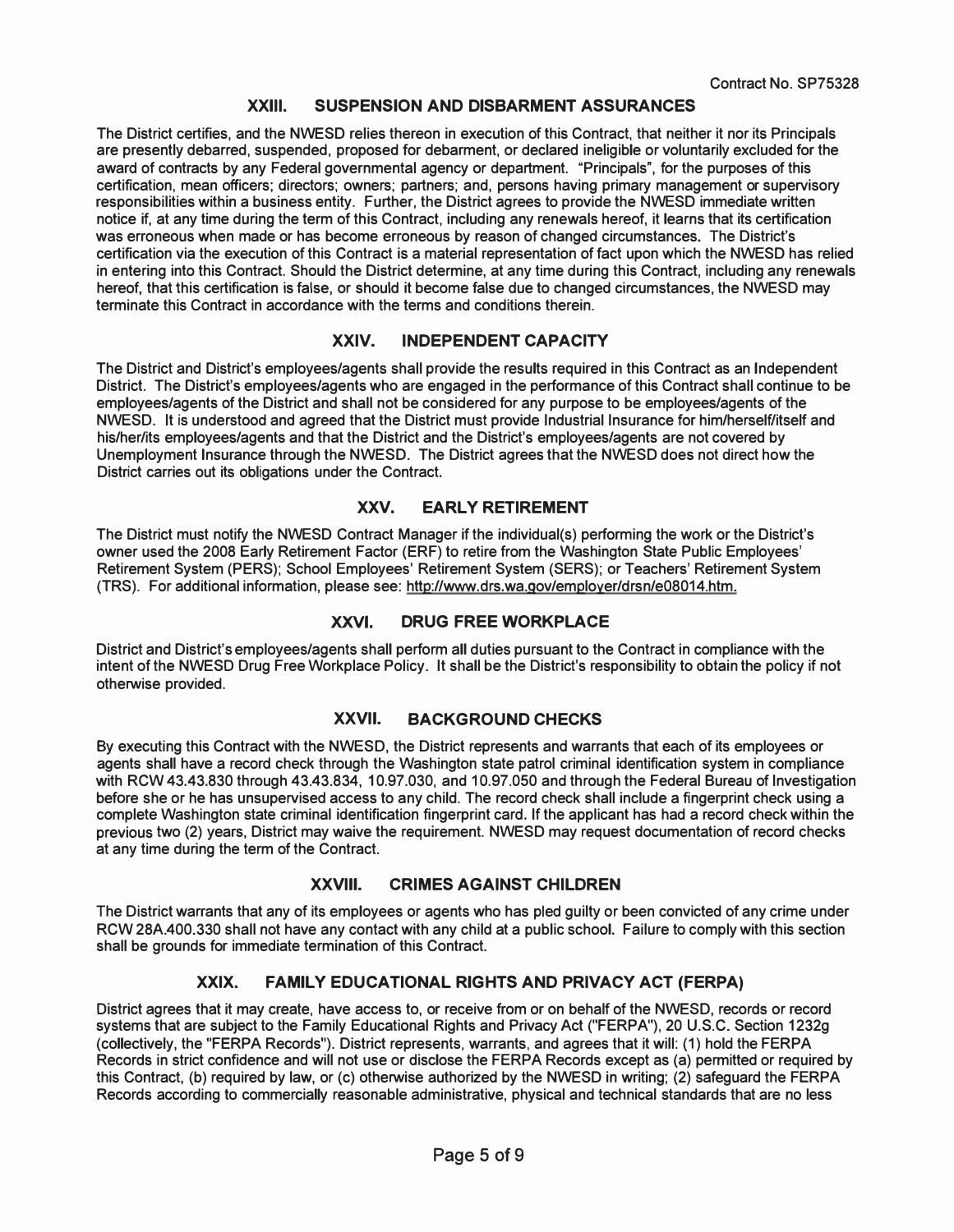**rigorous than the standards by which the District protects its own confidential information; and (3) continually monitor its operations and take any action reasonably necessary to assure that the FERPA Records are safeguarded in accordance with the terms of this Contract.** 

#### **XXX. PROOF OF PROFESSIONAL LICENSURE**

**Prior to providing service, the District will provide a copy of any professional license and/or certifications required to perform the services described in this Contract to the Superintendent. The District will also ensure that all licenses and certifications required to perform services under this Contract remain current and in good standing.** 

#### **XXXI. COPYRIGHTS**

**The NWESD reserves all right, title and interest in and to the copyrights it owns, unless otherwise expressly granted to the District under the Contract. Nothing in the Contract shall be construed to convey any right, title or interest in or to the NWESD's copyrighted works to the District beyond the use expressly permitted by the Contract. The District shall have no claim, right, title or interest in or to the goodwill associated with the NWESD's copyrighted works, now or in the future. The District shall never contest any aspect of the NWESD's intellectual property rights in and to the NWESD's copyrighted works, the goodwill associated with those works or the validity of any license to use those works granted under this Contract. Further, the District shall reasonably assist the NWESD in protecting and maintaining copyrights owned by the NWESD, including without limitation furnishing samples, signing declarations or providing notice or testimony of infringement of which the District becomes aware. As to any copyrighted works that the District owns, the District represents and warrants that it exclusively owns its copyrighted works; there are no claims, judgments or settlements related to its copyrighted works; and its copyrighted works do not infringe any third-party's rights.** 

### **XXXII. OWNERSHIP OF WORK PRODUCTS**

**If the Contractor develops any product or concept for the NWESD under this Contract, then all correspondence, papers, documents, reports, files, film work products (inclusive of intellectual concepts and properties), and all copies thereof that are received or developed by the Contractor or the Contractor's employee(s) and agent(s) in the course of performing the Contractor's contractual duties, or as incident thereto, shall, immediately upon receipt, preparation, or development, become the exclusive property of the NWESD in perpetuity of any and all purposes. All items described above shall be provided to and left with the NWESD.** 

#### **XXXIII. CONTRACTOR CERTIFICATIONS**

\_\_w\_.B\_.\_\_**(lnitials) The Contractor certifies that the Contractor holds himself/herself out to the public as providing services to anyone desiring to purchase them and will pay all related taxes.** 

**W.B. (Initials) The Contractor certifies that all persons performing the work or Contractor's owner have not retired under the 2008 Early Retirement Factor OR has notified the NWESD of such retirement status.** 

#### **XXXIV. SIGNATURES/APPROVALS**

**The undersigned represent and warrant that they are authorized to enter into this Contract on behalf of the parties.** 

| <b>E-SIGNED by Larry Francois</b>                 | September 22, 2021 E-SIGNED by Wayne Barrett | September 22, 2021 |
|---------------------------------------------------|----------------------------------------------|--------------------|
| on 2021y09a22o15 SuperinGMMEnt                    | Daten 2021 to Bareti, Guberlat Groent        | Date               |
| <b>Northwest Educational Service District 189</b> | <b>Concrete School District</b>              |                    |

**Reviewed:** 

---- **Fiscal L.M. F.M. SP&S**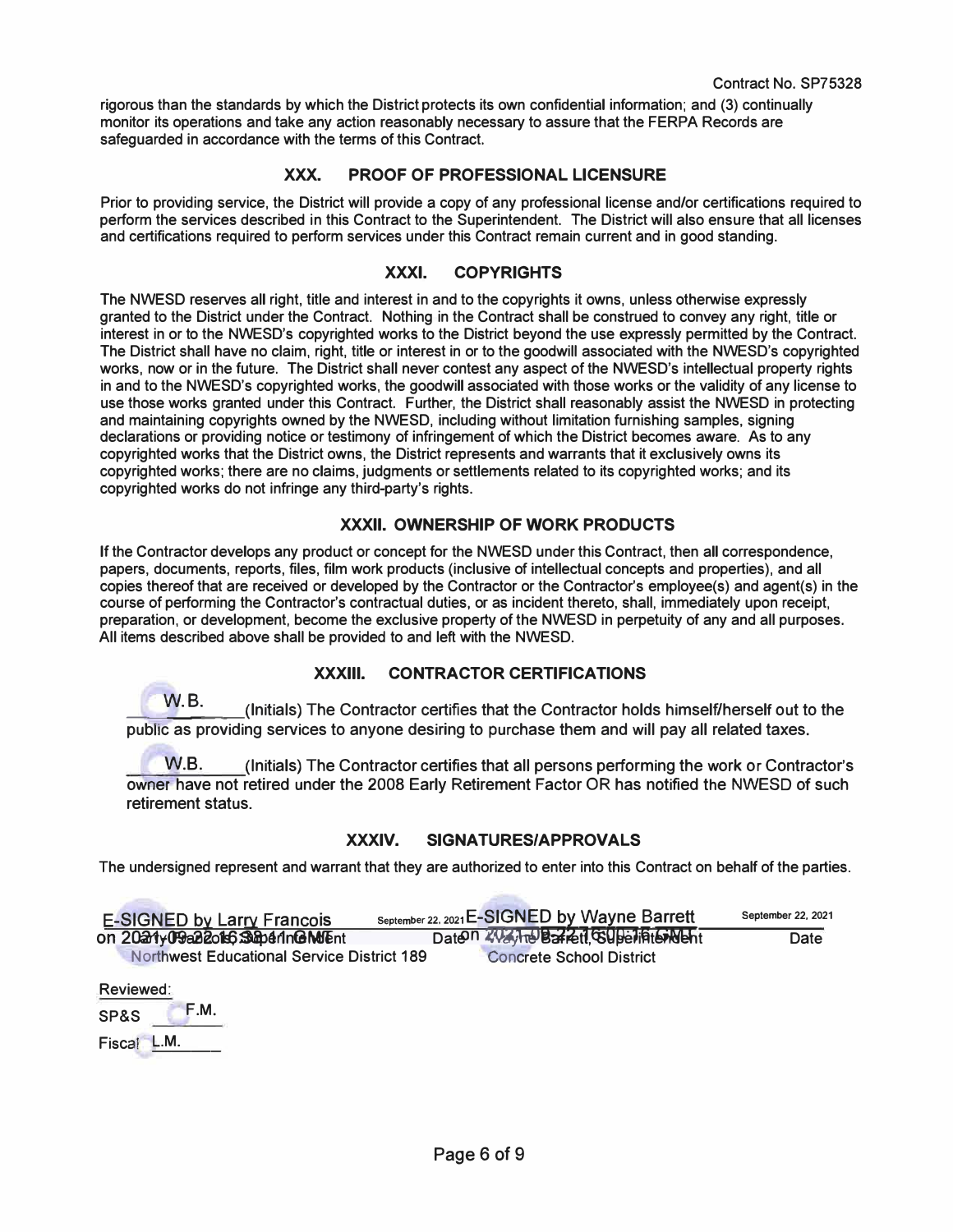# Exhibit "A"

This exhibit is part of the contract between Concrete School District (District) and NWESD outlining the responsibil ities of the District in the provision of registered nursing (RN) services during the 2021-2022 school year.

• Concrete School District and NWESD do mutually agree as follows:

I. School Nurse Corps (SNC) funding supports a "basic level of nursing service" for Class II school districts. For many Class II districts, that equates to one day of RN services per week. Districts are encouraged to staff health services to the level determined by the *Staff Model for the Delivery of School Health Services* (DOH/OSPI), to use new funding to supplement rather than supplant current nursing services, and to maintain at least the current level of RN services.

In order to comply with funding requirements as outlined in the OSPI/AESD Partnership Agreement, SNC program districts are required to:

a) Annual completion of OSPl's District Assessment of Health Services.

Other district responsibilities include:

- b) Participation in SNC District Site Visit(s) to review health services processes and needs.
- c) Release the school nurse to attend five SNC trainings at NWESD during the 2021-2022 school year.
- d) The District holds the primary responsibility for the provision of school RN services to students.
- e) The District will provide in each school building necessary record forms, office space, and office equipment - for example, phone, computer, and e-mail access, filing cabinets for records and health information, and private space for assessments and confidential conversations - as reasonably required for the performance of any school health services. The schools will further provide secretarial, technical, and clerical assistance.
- f) School staff shall be responsible for the care of students and treatment of illness and/or injury as established in health room procedures approved by the RN, unless the registered nurse is on the premises.
- g) Emergency medical care for students while attending school or school-sponsored activities shall be the sole responsibility of the District unless the registered nurse is on the premises. Although the RN will assist in the emergency care plan development and in the training of unlicensed staff, it is the responsibility of the school to distribute and implement said plan.
- h) The District shall provide the RN access to all student health records including individual student health histories for review.
- i) The District shall take responsibility for monitoring student immunization compliance and all immunization data entry. The school shall use the school nurse for coordination and consulting services only.
- j) The school shall inform the school nurse and the Public Health Department of all suspected cases of reportable communicable disease, public health emergencies, and/or breakdown in environmental sanitation occurring in the school district.
- k) The District will verify that the registered nurse has an active, unexpired registered nurse license with the State of Washington.
- II. Responsibilities of the District's Registered Nurse are as follows:

Due to either limited number of RN hours or complex caseloads, priority duties must be completed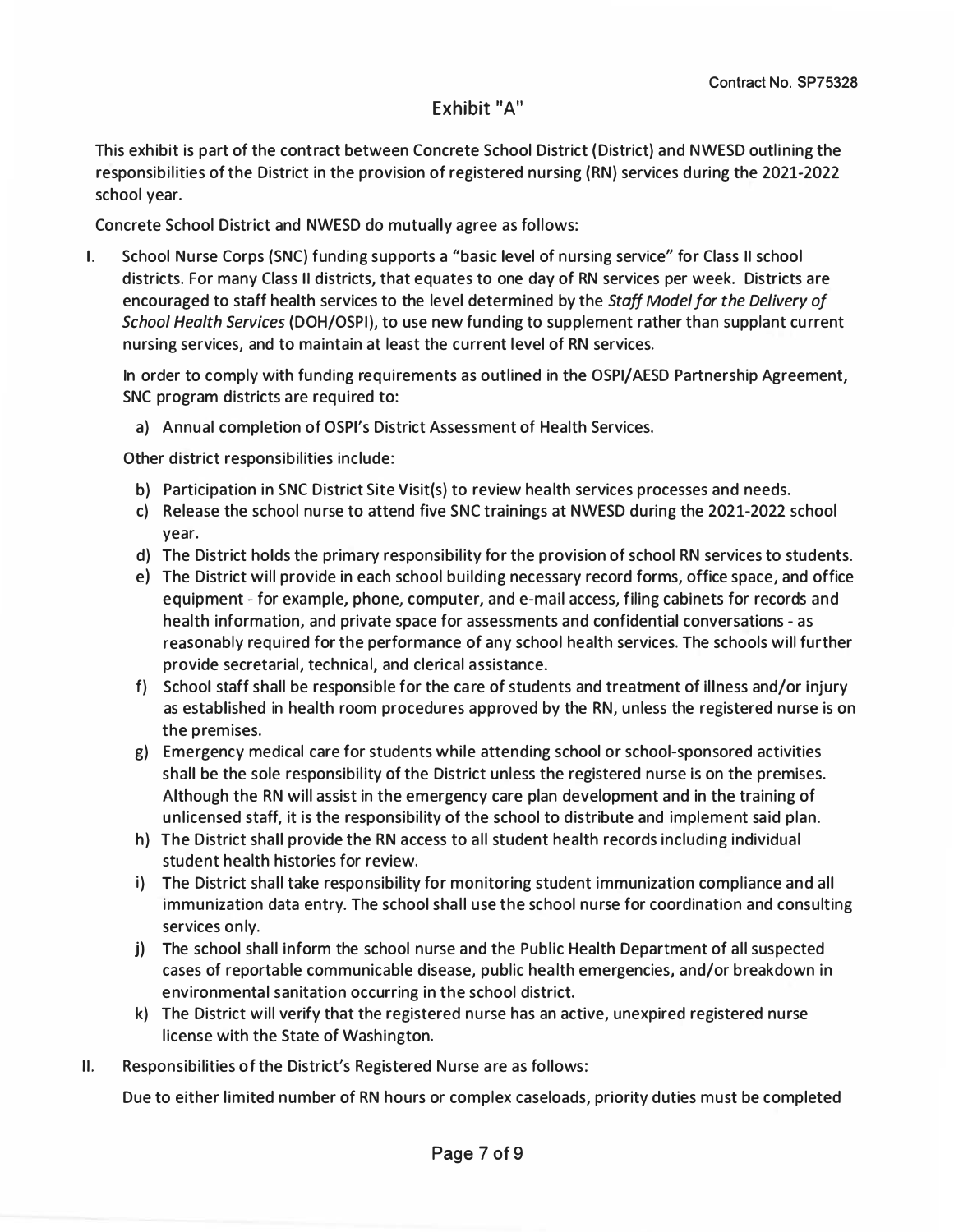and/or be in a monitoring status for the safety of students before other RN duties included in this contract are assigned.

Priority duties are:

- a) Assess the physical and emotional health needs of students as related to the educational process and within the scope of school nurse practice.
- b) Develop and implement individual health care plans and emergency care plans, with priority given to those students with life threatening conditions.
- c) Train, delegate, and supervise staff in medication administration and the provision of medical treatments as allowed by law.
- d) Provide nursing consultation regarding school health services.
- e) Coordination of mandated health screenings.

After first ensuring that the priority objectives are met, the district RN may be able to provide other health services such as:

- f) Assist with immunization monitoring.
- g) Assist with the development and implementation of school health related policies and procedures.
- h) Provide student health instruction {e.g., Growth and Development and HIV/AIDS curriculums).
- i) Provide routine health care to students.